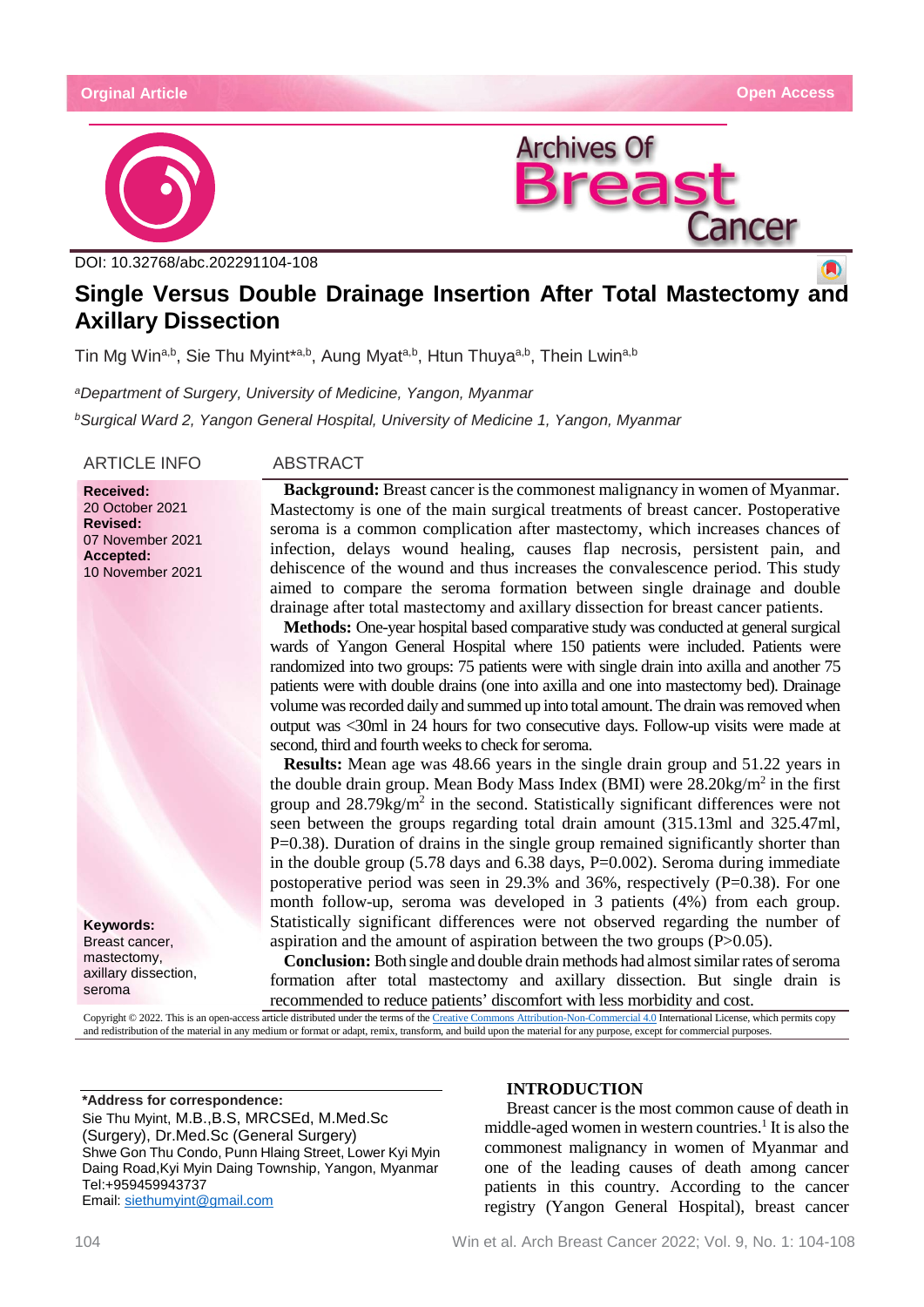accounts for 17 to 19% of all types of cancers.<sup>2</sup> Once breast cancer is diagnosed, the type of therapy offered to patient is determined based on the stage of the disease. In the absence of metastasis, surgery is the main type of loco-regional control for breast cancer.3

In the majority of women with early breast cancer, excision of the primary tumor (by mastectomy or wide local excision with axillary lymphadenectomy) is a common surgical treatment. This facilitates tumor clearance and staging of the disease.18 Postoperative seroma is a common complication after mastectomy. Seroma formation has been troubling patients and surgeons for over a century since the first mastectomy was performed by Halsted in 1882.<sup>4</sup>

Seroma is defined as a subcutaneous collection of serous fluid post-mastectomy under the skin flap, in the dead space of the axilla or the breast following breastconserving surgery and several surgeons consider it an 'unavoidable nuisance'.<sup>5</sup> Seroma is an uncomfortable inconvenience, but for a few, it can result in pain, skin necrosis, wound dehiscence, or infection, all of which can impair long-term cosmesis. Seroma also has the potential to delay wound healing with a knock-on delay to the commencement of crucial adjuvant therapies with the potential to impact upon future disease course. Due to these risks, it has become routine practice to send patients home with surgical drains in place to manage this problem while appropriate preoperative counselling and postoperative education are provided.16,17

Various techniques have been used to reduce seroma formation, including external compression, arm immobilization, flap-taking sutures, fibrin sealant and the avoidance of electrocautery. These methods can reduce the incidence of seroma, but none has abolished the problem completely. Not surprisingly, the routine use of drains has remained standard practice - despite well-known disadvantages such as prolonged hospital stay and more pain after surgery.<sup>19</sup>

There are multiple options for drainage placement following MRM due to the great volume of surgically created free space. Placement in the vector of the gravitational gradient gives a greater performance when compared to the placement of either two or three separate drains. Therefore, a pectoro-axillary drainage system is superior to placement in other vectors.<sup>14</sup> Almond *et al.* demonstrated that drain use is associated with higher cost and so by reducing its use, there would be an anticipated financial benefit.<sup>15</sup> Since mastectomy is still a common procedure, and the drain usage is debatable mainly due to various recommendations, this study was carried out to compare single drain method with double drain in preventing seroma and wound complications.

# **METHODS**

This is a randomized comparative study carried out in Yangon General Hospital from 1 January 2019 to 31 December 2019. One hundred and fifty patients with breast cancer undergoing total mastectomy and level 2 axillary dissections were included. Seventy-five patients were assigned to the single drain group and 75 patients had double drains.

All the breast cancer cases (TNM Stage I and Stage II) undergoing total mastectomy and level 2 axillary dissections were included. Breast conserving surgery and sentinel lymph node biopsy can be rarely performed in Myanmar because of limited resources. Also, patients with recurrent breast cancer, bilateral breast cancer, neo-adjuvant chemotherapy or radiotherapy, and body mass index (BMI)>40 were excluded.

All of the patients were informed of the procedure and consents were taken. Randomization in 1:1 ratio was according to a computer-based system. Patients received single drain or double drain according to the randomization table. Total mastectomy and level 2 axillary dissections were carried out in all cases. There were five consultants performing the mastectomy and axillary dissection and the technique was standardized. All the five surgeons were trained in Yangon General Hospital. The upper and lower skin flaps were raised with approximately 1cm flap thickness, keeping the plane of dissection between subcutaneous fat and breast tissue. Electro-cautery was used for dissection.

In the single drainage group, a low vacuum drain was inserted into axilla. The wound was closed back in two layers with 3/0 vicryl and skin staplers. In the double drainage group, one low vacuum drain was inserted into axilla and the other was inserted into mastectomy bed. The wound was closed back in two layers with 3/0 vicryl and skin staplers.

Early shoulder mobilization was started in postoperative day 1. Axillary padding was applied for 48h in both groups during postoperative period. Drainage volume was recorded daily. The drain was removed when the output was less than 30mL in 24h for two consecutive days. Skin staplers were removed on postoperative day 7. The patients were discharged in postoperative day 3 after dressing change. Post-operative complications were recorded and treated. The patients were seen in the follow-up in the second week, third week, fourth week and sixth week, by the authors, with the help of junior surgeons. In the follow-up visits, seroma was detected clinically by history and examination. The patients were asked whether they had pain or swelling at chest wall and axilla. In clinical examination, chest wall and axilla were examined for swelling and fluctuation test. Seroma was graded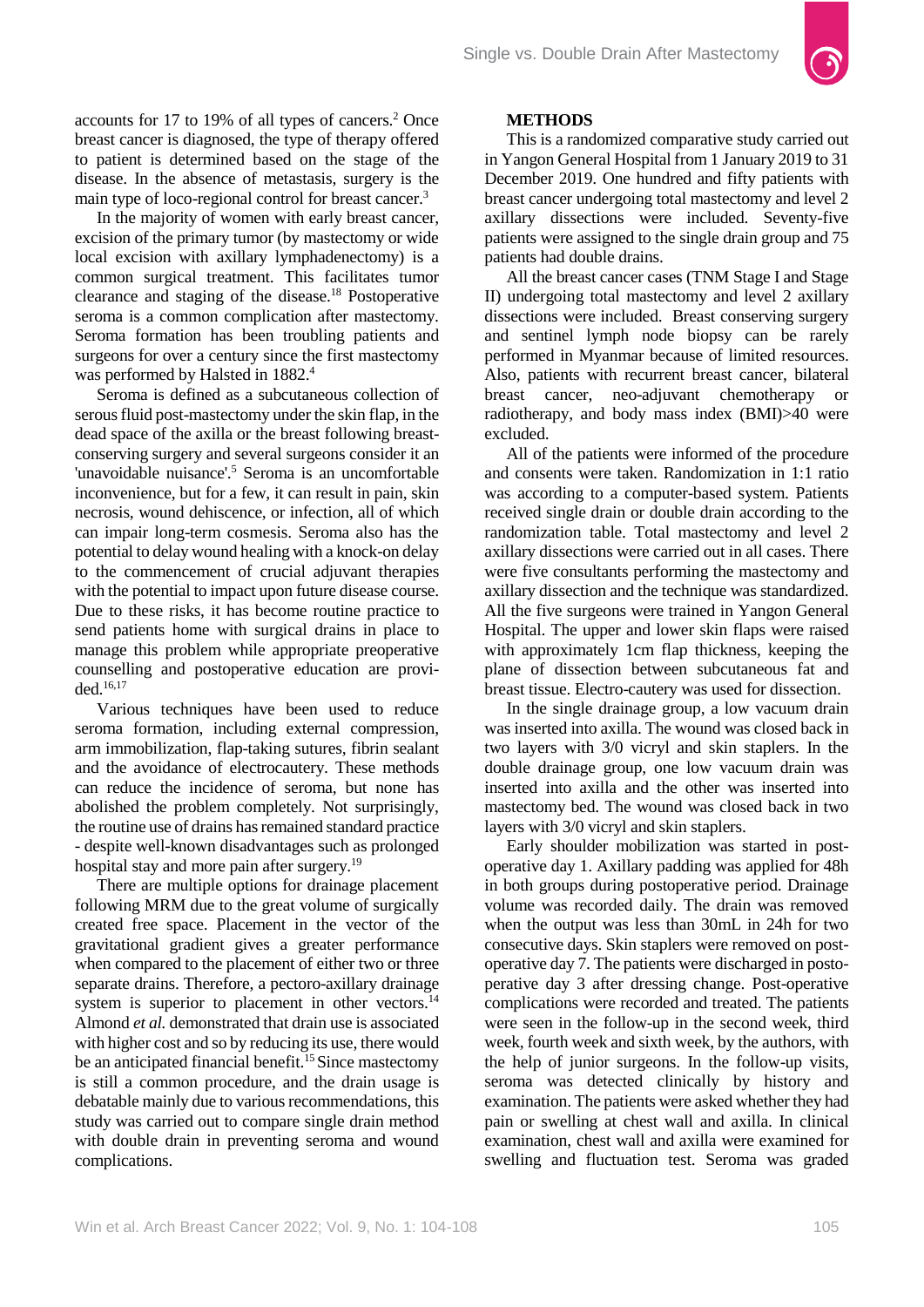according to the Common Terminology Criteria for Adverse Events v3.0 as:

Grade 1: Asymptomatic.

Grade 2: Symptomatic (medical intervention or simple aspiration indicated).

Grade 3: Symptomatic (interventional radiology or operative intervention indicated).20

The primary outcome in this study was the incidence of grade 2 and grade 3 seroma.<sup>21</sup>

In doubtful cases, ultrasound examination and diagnostic needle aspiration were carried out to detect seroma. In patients with seroma, needle aspiration was carried out with the patient in sitting or supine position and was repeated if required. The total amount of aspirated fluid was recorded. Needle aspiration was done with 18G needle and 20mL syringe. In case of small amount of seroma, 21G needle and 10mL syringe was used. Needle aspiration was carried out till the swelling disappeared and no fluid came out. Needle aspiration was carried out three times in three most probable sites. In doubtful cases, ultrasound examination was carried out to confirm the complete evacuation of fluid.

Data were collected and analyzed with SPSS version 21. The quantitative data were reported as mean and standard deviation. Differences between means were tested with Student's t-test. The qualitative data were reported as number and percentages and Fisher's exact test was employed. This study was approved by the academic and ethical board held in August 2018, and was done according to the guidelines issued by the Ethical and Research Committee of University of Medicine (1), Yangon.

# **RESULTS**

Biopsy results showed invasive ductal type in 96% and 93.3%, respectively, followed by lobular type (4% and 5.3%) and mucinous type (0% and 1.3%). Age and BMI were not significantly different between the two groups (Table 1).

**Table 1**. Comparison of patients' characteristics and outcomes in the single and double drainage groups

|                                                  | Single drain       | Double drain     |           |
|--------------------------------------------------|--------------------|------------------|-----------|
| Age (years), mean $\pm$ SD                       | $48.66 \pm 10.44$  | $51.22 + 11.04$  | $P=0.15$  |
| BMI (kg/m <sup>2</sup> ), mean $\pm$ SD          | $28.20 \pm 3.48$   | $28.79 \pm 3.11$ | $P=0.27$  |
| Total amount of drain output (mL), mean $\pm$ SD | $315.13 \pm 51.81$ | $325.47 + 87.98$ | $P=0.38$  |
| Duration of drain (days), mean $\pm$ SD          | $5.78 \pm 0.89$    | $6.38 \pm 1.33$  | $P=0.002$ |
| Flap necrosis, $n$ $(\%)$                        | 2(2.7%)            | 5(6.7%)          | $P=0.442$ |
| Seroma, $n$ $(\%)$                               | $22(29.3\%)$       | 27 (36.0%)       | $P=0.38$  |
| Number of aspirations, mean $\pm$ SD             | $2.42 \pm 0.51$    | $2.05 \pm 0.60$  | $P=0.09$  |
| Total amount of aspirate (mL), mean $\pm$ SD     | $114.17 \pm 14.43$ | $113.25 + 24.83$ | $P=0.91$  |

The mean amount of drain was  $315.13 \pm 51.81$ milliliters in the single drain group and  $325.47 \pm$ 87.98ml in the double drain group  $(P=0.38)$ . Mean duration of drainage was significantly shorter in the single drainage group than in the double drainage group  $(5.78 \pm 0.89)$  days and  $6.38 \pm 1.33$  days, p=0.002). During postoperative period, patients were checked for occurrence of flap necrosis, showing that two (2.7%) patients with a single drain and five (6.7%) patients with double drain developed flap necrosis.

With regards to development of seroma in postoperative period, 29.3% of the single drainage group and 36% of the double drain group developed seroma but the difference was not significant (P=0.38). One month after operation, seroma formation was present in 3 patients (4%) from each group. The mean number of aspirations was 2.42 times in the single drainage group and the mean number of aspirations was 2.05 times in the double drainage group. The differences were not statistically

significant ( $P=0.09$ ). The amount of aspiration was 114.17ml in the single drainage group and 113.25ml in the double drainage group. The differences were not statistically significant (P=0.91). Biopsy results showed invasive ductal type in 96% and 93.3%, respectively, followed by lobular type (4% and 5.3%) and mucinous type (0% and 1.3%).

# **DISCUSSION**

Seroma accumulation elevates the flaps from the chest wall and axilla, thereby hampering their adherence to the tissue bed. Thus, it can lead to significant morbidity such as wound hematoma, delayed wound healing, wound infection, flap necrosis, wound dehiscence, prolonged hospitalization, delayed recovery, and initiation of adjuvant therapy.6 Drainage is used in most centers to reduce the incidence of seroma, though its application is controversial. There is a lack of consensus on uniform practice regarding the number of drains, as studies have suggested that the number of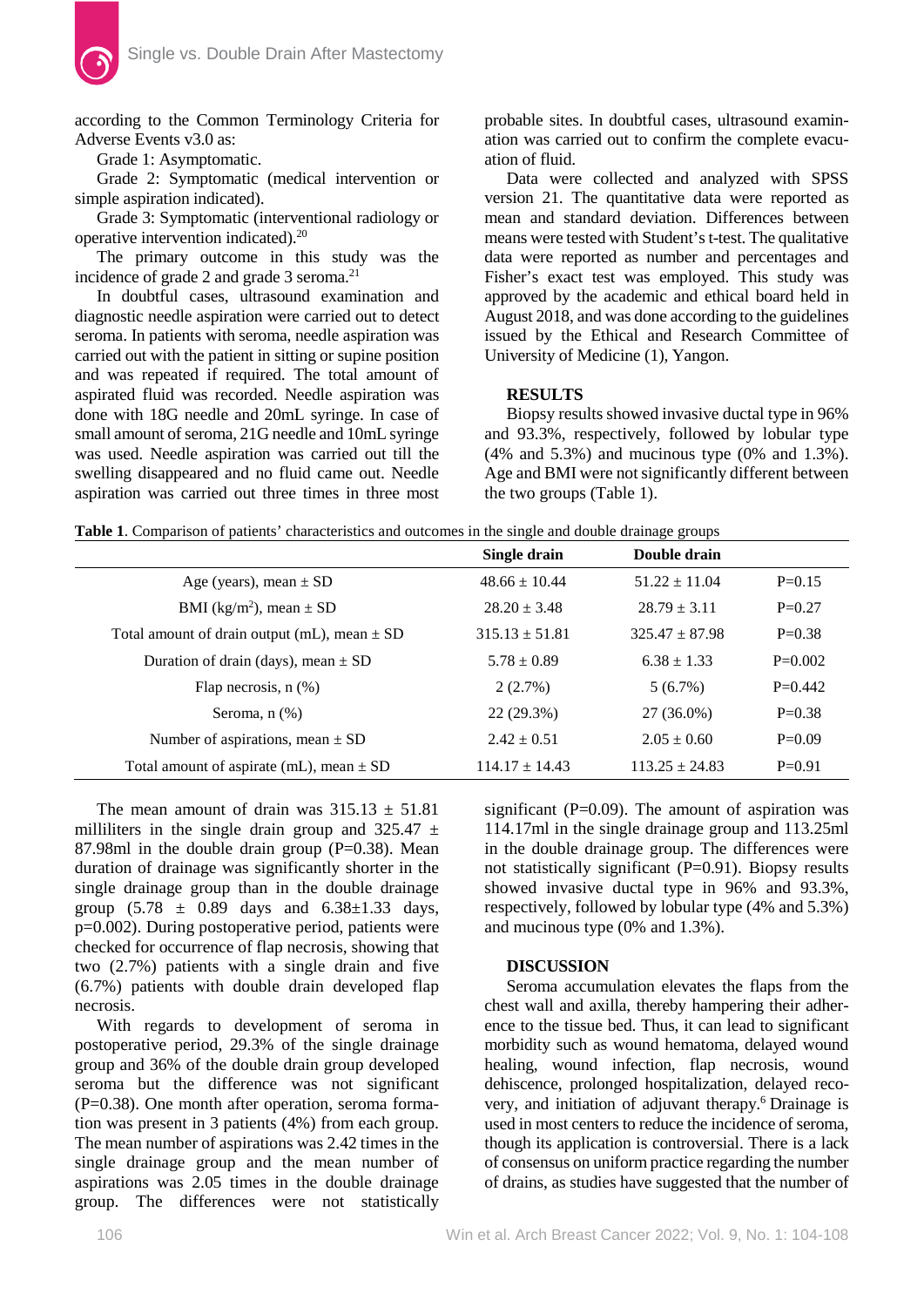

drains used does not influence the rate of seroma formation.7,8

The present study was carried out to compare the outcomes between single drainage and double drainage after total mastectomy and axillary dissection for breast cancer patients in Yangon General Hospital. A total number of 150 patients were included and a single drain was used in 75 patients and double drain was used in 75 patients.

In the present study, the mean age of single drainage group was found to be comparable to that of the double drainage group. Zielinski *et al.* found that age≥60 years was associated with an increase in cumulative total seroma volume and total time of seroma treatment.9 Also, mean body mass index between the two groups was not significantly different. Burak *et al.* demonstrated that significant risk factors for seroma formation included increased age and patient weight.<sup>10</sup>

The present study did not show statistically signifycant differences between single drain group and double drain group regarding total drainage amount. However, it showed that the use of a single drain led to significantly shorter drain duration than with double drain  $(5.78$  days and  $6.38$  days, P=0.002). In a randomized study including 65 patients undergoing axillary dissection or modified radical mastectomy for breast carcinoma, Petrek *et al.* proved that the use of multiple drains in the axilla conferred no advantage in the amount and duration of drainage.<sup>11</sup> As far as the optimum time of drain removal is concerned, the evidence in most published work seems to favor early removal of drains because this does not significantly affect the formation of a seroma.12

Flap necrosis was seen in 2.7% and 6.7% of patients with single drain and double drain, respectively. Flap necrosis in this study is comparable with the study by Sérensen *et al.*, who reported skin flap necrosis 6.1%  $(4.0\pm8.8\%)$  and epidermolysis 8.9%  $(6.4\pm12.1\%)$ <sup>13</sup>

This study showed that the rate of seroma formation was slightly higher in the double drain group than in the single drain group, but it was not statistically significant. For one month follow-up visit, 3 patients (4%) from the single drain group and 3 patients (4%) from the double drain group presented with seroma formation. In a study by Ebrahimifard, seroma formed in 14 patients from the first group (30.4%), and 16 from the second group  $(36.4\%)$  (P=0.551).<sup>3</sup> According to

#### **REFERENCES**

- 1. Bailey and Love's Short Practice of Surgery; 27th Edition, 2018; pp 871-882.
- 2. Annual Statistical Report (2017). Yangon General Hospital. doi: not available
- 3. Ebrahimifard F. Effect of One versus Two Drain Insertion on Postoperative Seroma Formation after

Athanasios Saratzis *et al.*, the use of a single drain is as effective as the use of 2 or 3 drains in the context of seroma formation.<sup>14</sup>

The mean number of aspirations done and the amount of aspiration were comparable between the two groups. In the study by Ebrahimifard, aspirated seroma was  $26.78 \pm 55.99$  ml in the one-drain group and 43.72  $\pm$  121.32 ml in the two-drain group. Although aspirated seroma was more in the two-drain group, there was no significant difference  $(P=0.484)$ .<sup>3</sup> The retrospective study by Athanasios Saratzis *et al*. has demonstrated that drains can be a source of significant discomfort and cause sleep disturbances for the patient postoperatively and prolong hospital stay.14

According to the findings from the present study, the outcomes of single drainage and double drainage after total mastectomy and axillary dissection for breast cancer patients were not significantly different and both methods were equally effective in reducing seroma formation. Taking into consideration the discomfort caused to the patient, we need to reassess whether drains are in fact necessary for every individual case or should only be placed in specific high-risk groups. $^{14}$  Thus, single drain insertion after total mastectomy and axillary dissection for breast cancer is recommended to reduce patients' discomfort with less morbidity and cost.

# **CONCLUSION**

This study showed that the outcomes of single drainage and double drainage after total mastectomy and axillary dissection for breast cancer patients were not significantly different. Although this study suffered from a relatively small sample size, relatively short follow-up, and single center study, it showed that both methods were similar in reducing seroma formation, but single drain is recommended to reduce patients' discomfort with less morbidity and cost.

# **ACKNOWLEDGEMENTS**

The authors would like to thank Professor Aye Mon, Professor Myo Myat Thu, Professor Myo Myint and Professor Soe Myat Mon for their approval and guidance to conduct this study.

# **CONFLICT OF INTEREST**

The authors declare no conflict of interest.

Modified Radical Mastectomy. Novel Biomed. 2016;4(2):45-50. doi: [10.22037/nbm.v4i2.7884.](https://doi.org/10.22037/nbm.v4i2.7884)

- 4. Aitken DR, Milton JP. Complications associated with mastectomy. *Surg North Am*. 1983;63:1331-1352. doi: Not Available.
- 5. Pogson CJ, Adwani A, Ebbs SR. Seroma following breast cancer surgery. European Journal of Surgical